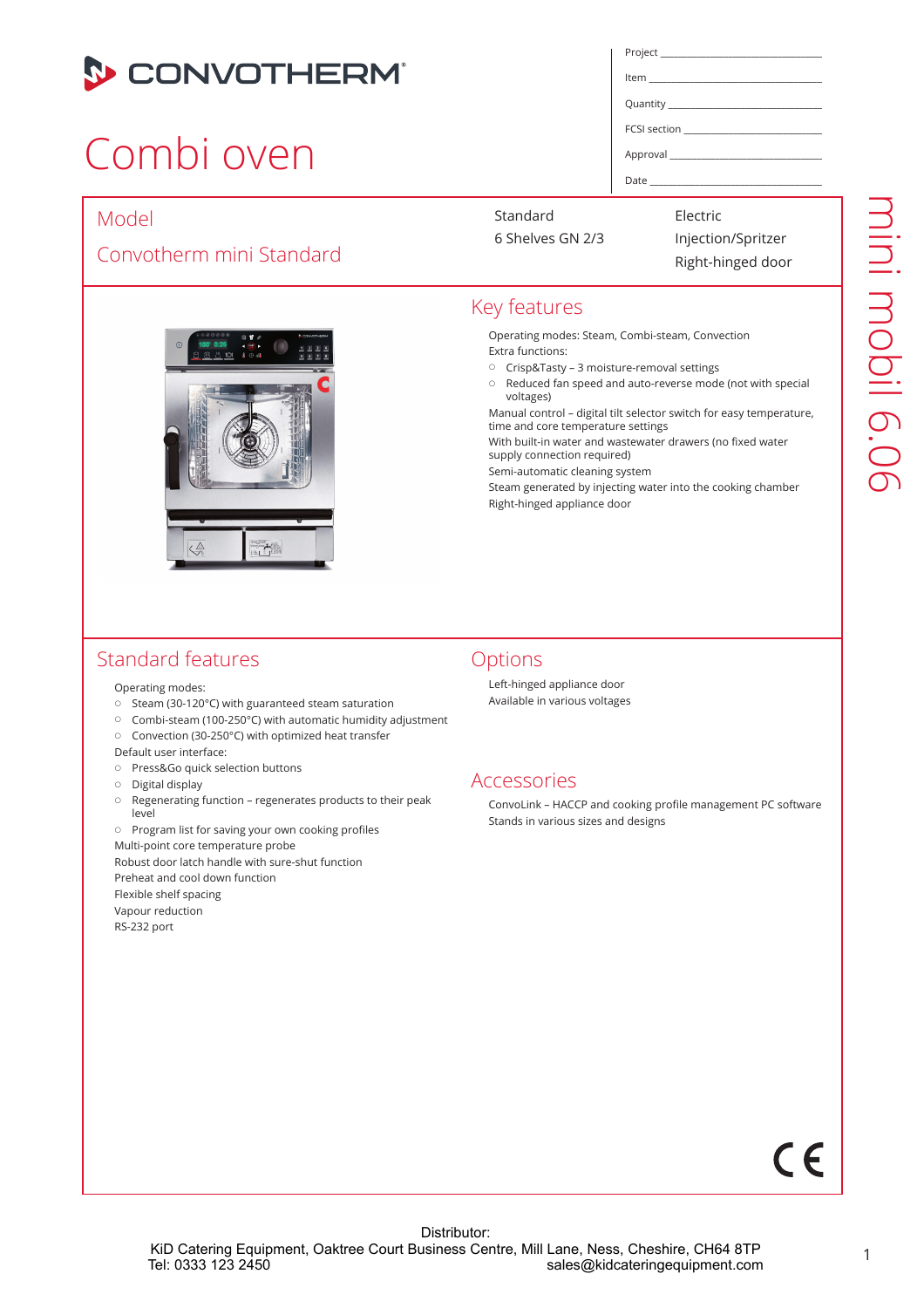

**Dimensions** 

Weights

Views

## Front view  $\frac{1}{2000}$   $\frac{1}{2000}$   $\frac{1}{2000}$



# 390 599

Side view

#### View from above with wall clearances



#### Dimensions and weights

| Dimensions including packaging              |                    |
|---------------------------------------------|--------------------|
| Width x Height x Depth                      | 580 x 935 x 740 mm |
| Weight                                      |                    |
| Empty weight without packaging              | 54 kg              |
| Weight of packaging                         | 12 kg              |
| Safety clearances*                          |                    |
| Rear                                        | $50 \text{ mm}$    |
| Right                                       | $50 \text{ mm}$    |
| Left (larger gap recommended for servicing) | $50 \text{ mm}$    |
| $Top**$                                     | 500 mm             |
|                                             |                    |

\* Minimum distance from heat sources: 500 mm.

\*\* Depends on type of air ventilation system and nature of ceiling.

#### Connection points



- A Drinking water drawer
- B Wastewater drawer
- D Electrical connection
- E Equipotential bonding
- H Air vent Ø 30 mm
- I Ventilation port Ø 43 mm

#### Installation instructions

Absolute tilt of unit in operation max. 2° (3.5%)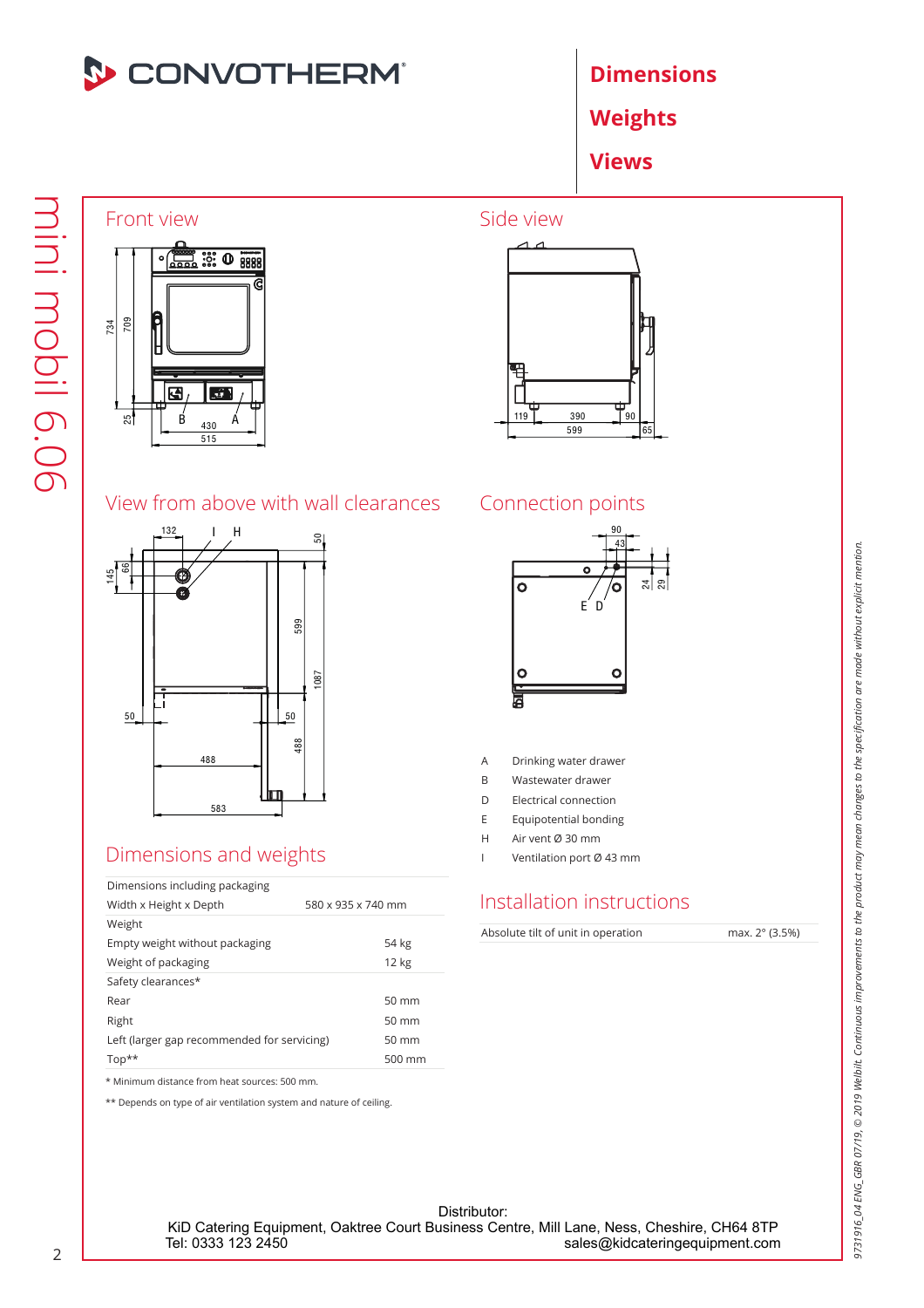

#### Loading capacity

| Max, number of food containers |                  |  |
|--------------------------------|------------------|--|
| GN 2/3 depth 40 mm             | 6                |  |
| GN 2/3 depth 65 mm             | 4                |  |
| Plates max. Ø 28 cm,           | $\overline{4}$   |  |
| Maximum loading weight         |                  |  |
| GN 1/1, per combi oven         | 13 <sub>kg</sub> |  |
| GN 1/1, per shelf level        | $5$ kg           |  |

#### Electrical supply

| 3N~400V 50/60Hz (3/N/PE)            |                   |  |
|-------------------------------------|-------------------|--|
| Rated power consumption             | 5.7 kW            |  |
| Convection power                    | 5.4 kW            |  |
| Motor power                         | $0.25$ kW         |  |
| Rated current                       | 11.8 A            |  |
| Fuse rating                         | 16A               |  |
| Recommended conductor cross-section | 5G <sub>2.5</sub> |  |
| 1N~230V 50/60Hz (1/N/PE)            |                   |  |
|                                     |                   |  |
| Rated power consumption             | 3.0 kW            |  |
| Convection power                    | 2.7 kW            |  |
| Motor power                         | $0.25$ kW         |  |
| Rated current                       | 13.1A             |  |
| Fuse rating                         | 16 A              |  |

### Loading Electrical supply Water

#### Water connection

| Water drawer capacity |          |
|-----------------------|----------|
| Drinking water drawer | 5.51     |
| Wastewater drawer     | $4.5 \;$ |

#### Water quality

| General<br>requirements             | Drinking water                                         |
|-------------------------------------|--------------------------------------------------------|
| General hardness                    | 4 - 7 °dh / 70 - 125 ppm /<br>$7 - 13$ °TH $/5 - 9$ °e |
| pH value                            | $6.5 - 8.5$                                            |
| Cl <sup>-</sup> (chloride)          | max. 60 mg/l                                           |
| $Cl2$ (free chlorine)               | max. 0.2 mg/l                                          |
| $SO_4^2$ (sulphate)                 | max. 150 mg/l                                          |
| Fe (iron)                           | max. 0.1 mg/l                                          |
| NH <sub>2</sub> Cl (monochloramine) | max. 0.2 mg/l                                          |
| Temperature                         | max. 40 °C                                             |
| Electrical conductivity             | min. 20 µS/cm                                          |

Distributor: KiD Catering Equipment, Oaktree Court Business Centre, Mill Lane, Ness, Cheshire, CH64 8TP<br>sales@kidcateringequipment.com sales@kidcateringequipment.com